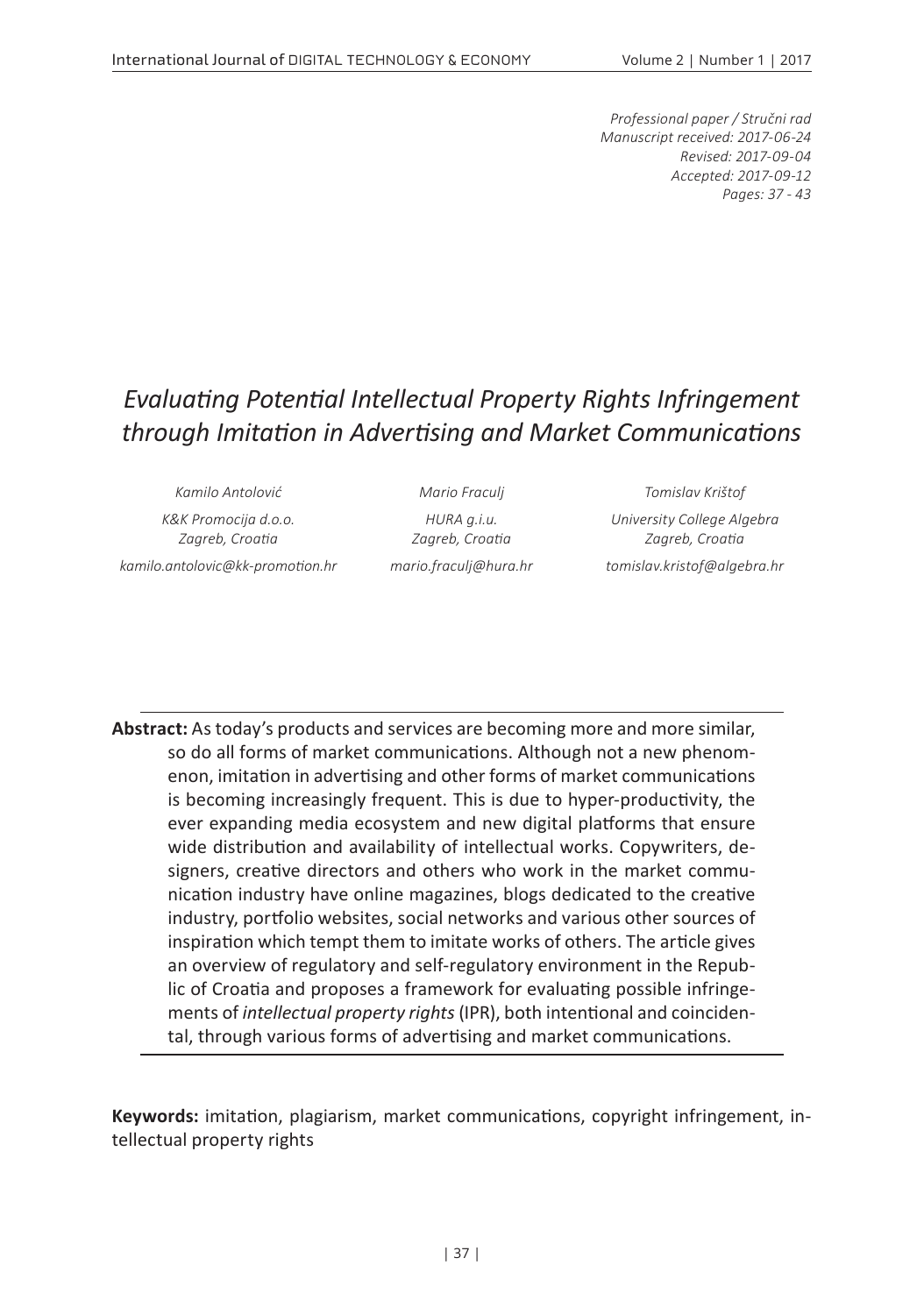# INTRODUCTION

Today's products are getting more and more similar and it is becoming increasingly difficult for consumers to notice differences and real benefits of competing products. Consequently, advertising and other forms of market communications are also becoming more similar while many marketers are faced with a dilemma whether to create or imitate.

As Antolović points out, the creation and production of intellectual works in advertising and market communication industry represents an especially fertile ground for various types of IPR violations and infringements. (cf. [2]) This is because of the great number of new messages that are created every day throughout the world and because of the nature of the messages which allows simple distribution and wide availability, enhanced by the latest digital technologies.

Violations in the field of intellectual property can take several basic forms, from imitation to plagiarism and copying of copyrighted materials [1]. They have become so common that some marketers don't consider the ethical implications of their acts, but only fear being caught using objects of intellectual property without authorization.

Sometimes it is hard to draw the line where inspiration by another's work ends and violation begins. It should be noted, though, that ideas alone cannot be protected under the copyright law, but only specific creative expressions of ideas through any medium of artistic/creative expression, such as logos, designs, paintings, photographs, illustrations, manuscripts, sound and video recordings etc.

Using examples of real cases, we will show, based on the regulatory standards in the Republic of Croatia, on one hand, and good practices of the advertising industry, on the other hand, the methodological framework and the approach to the evaluation of the advertising messages and other forms of market communication that represent a potential infringement of IPR.

## REGULATORY ENVIRONMENT IN THE REPUBLIC OF CROATIA

The Act on unauthorized advertising determines the conditions under which comparative advertising is allowed. It specifically states that, among other conditions, "comparative advertising is permitted if it does not lead to identification between traders, between advertiser and its competitor or between goods, services, trademarks, trade names or other distinctive features of the advertiser and its competitor" and "if it does not refer to the goods or services being advertised as imitation of goods or services protected by trademark or copyright." [3]

According to the Consumer protection act, "a commercial practice shall also be regarded as misleading if, in its factual context, taking account of all its features and circumstances, leads or is likely to lead the average consumer to make a purchase decision that he or she would not have made otherwise, including any form of placing products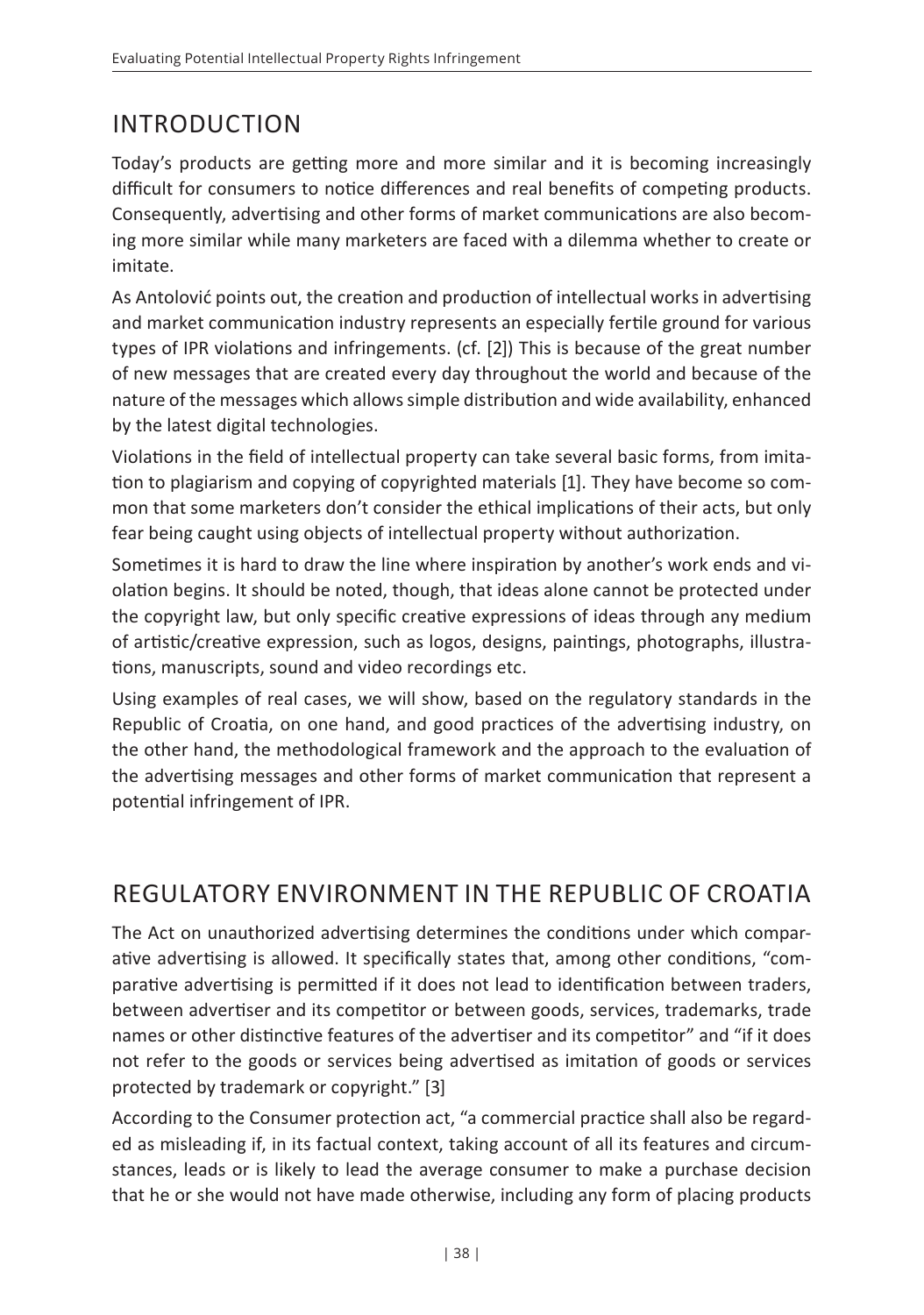on the market, including comparative advertising which leads to identification of that product with another product, trademark, trade name or other sign of recognition of competitor on the market." [4]

The field of intellectual property in market communications is also regulated by the Copyright and Related Rights Act and the Trademarks Act.

# SELF-REGULATORY ENVIRONMENT IN THE REPUBLIC OF **CROATIA**

The Code of advertising and marketing communications is the principle instrument of advertising self-regulation in Croatia for all actors (advertising agencies, media, advertisers, support organizations) and a national mechanism for accepting and resolving consumers' concerns and complaints about advertising. It complements the existing legal framework (laws, regulations, directives and guidelines) and it is administered by HURA, The Croatian Association of Communications Agencies, whose ethics committee is dedicated to ensuring the integrity and viability of advertising in Croatia and fostering community confidence in advertising. The Code establishes criteria for responsible advertising and provides the principles upon which content of advertising messages is evaluated in response to consumer, trade and special interest group complaints.

On the subject of imitation, the Code states that "marketing communication should not imitate those of another marketer in any way likely to mislead or confuse the consumer, for example through the general layout, text, slogan, visual treatment, music or sound effects". [5]

## FRAMEWORK FOR EVALUATING IPR INFRINGEMENT THROUGH IMITATION

While copying is unauthorized literal reproduction of the whole, or substantially the whole, of an intellectual work and plagiarism is similarity with some common element, imitation represents similarity of an intellectual work at first glance, which could lead to consumer confusion and consequently to a change in purchase behavior.

The following framework and criteria can be used in determining whether some work was merely inspired by other work or there is enough evidence to suggest that violation of IPR has occurred (cf. [1]):

a. Type of products – Are the products (or services) of the same or similar kind and do they meet the same consumer needs? Are the companies direct market competitors?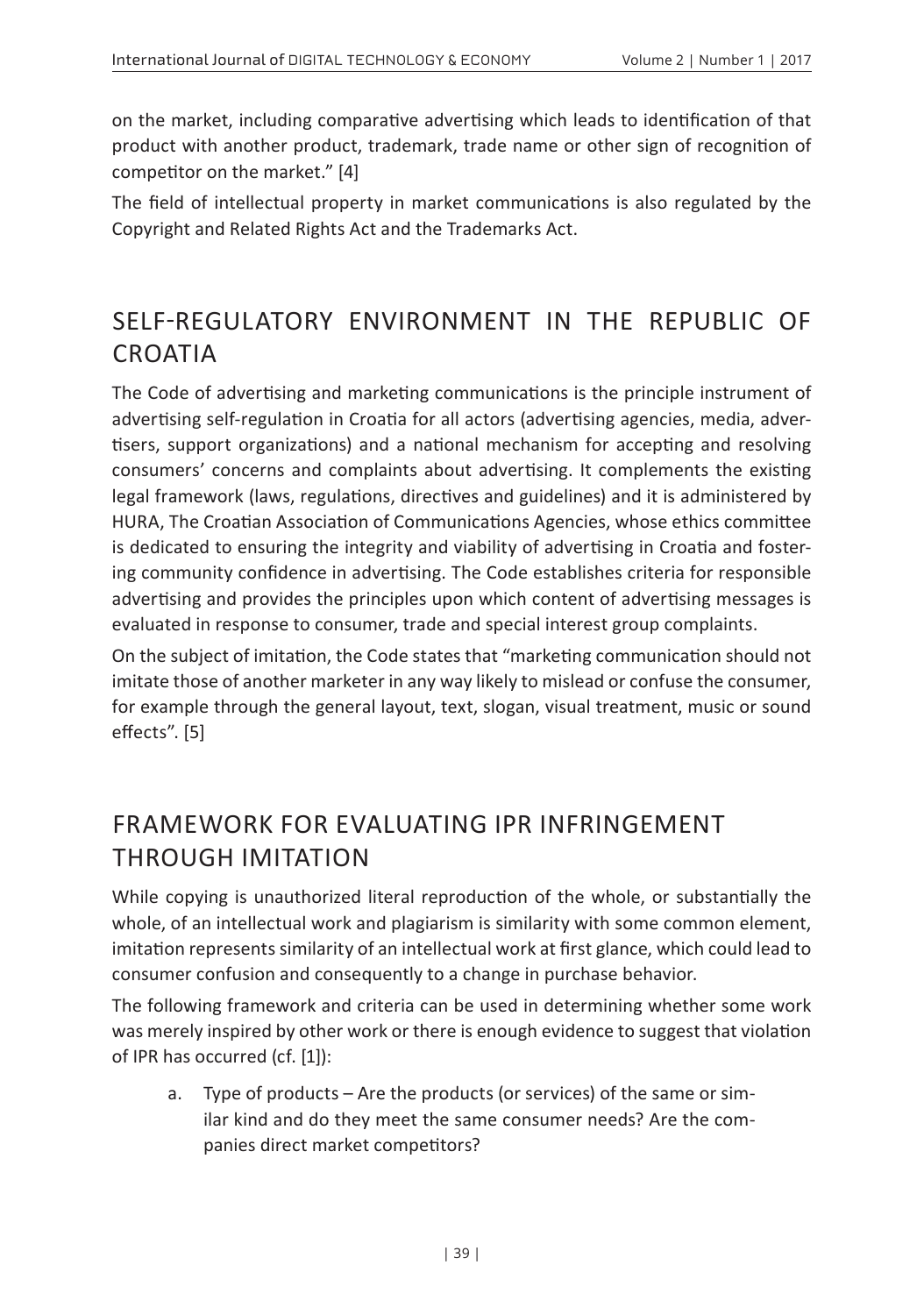- b. Period of creation How much time has passed between the launch of the original and launch of the potentially infringing work? The greater the time difference, the smaller the possibility for consumer confusion because of the very nature of advertising.
- c. Target market Do companies have the same or similar target consumer groups and do they represent competition within the observed product category?
- d. Distribution channels If the observed products are present in the same distribution channels, especially if they are placed in the same place of purchase area (e.g. stacked on the same shelves in a supermarket), the possibility of consumer confusion is increased, both communication wise and in terms of buying behavior.
- e. Content of message/work The analysis of common elements (name, text, color, typography, symbol, photos, illustrations, script, music etc.) is one of the key criteria in determining whether someone's IP right has been infringed.
- f. Distinctiveness of the work Although the communication style and tone may indicate similarities, visible difference between works at first glance is needed from the perspective of the average consumer. Are the differences noticeable?
- g. Period of broadcast This refers to the period of communication launch of intellectual works. The greater the time difference, the smaller the possibility for consumer confusion due to weakening of memory and advertising impact.
- h. Confusion Will the average message recipient be confused because of the difficulty in perceiving key differences and similarities?
- i. Identification of companies Does the average message recipient have difficulty in identification of the companies (brands, products) because of the similarities of intellectual works?
- j. Change of purchasing behavior Would the average message recipient due to confusion and identification of products change his purchasing behavior and buy "the wrong product"?
- k. Damages to the creator Does the creator author of the original work suffer damages due to the consumer confusion and change in their purchasing behavior? (It does not matter if the costs of proving damages are greater than actual damages.)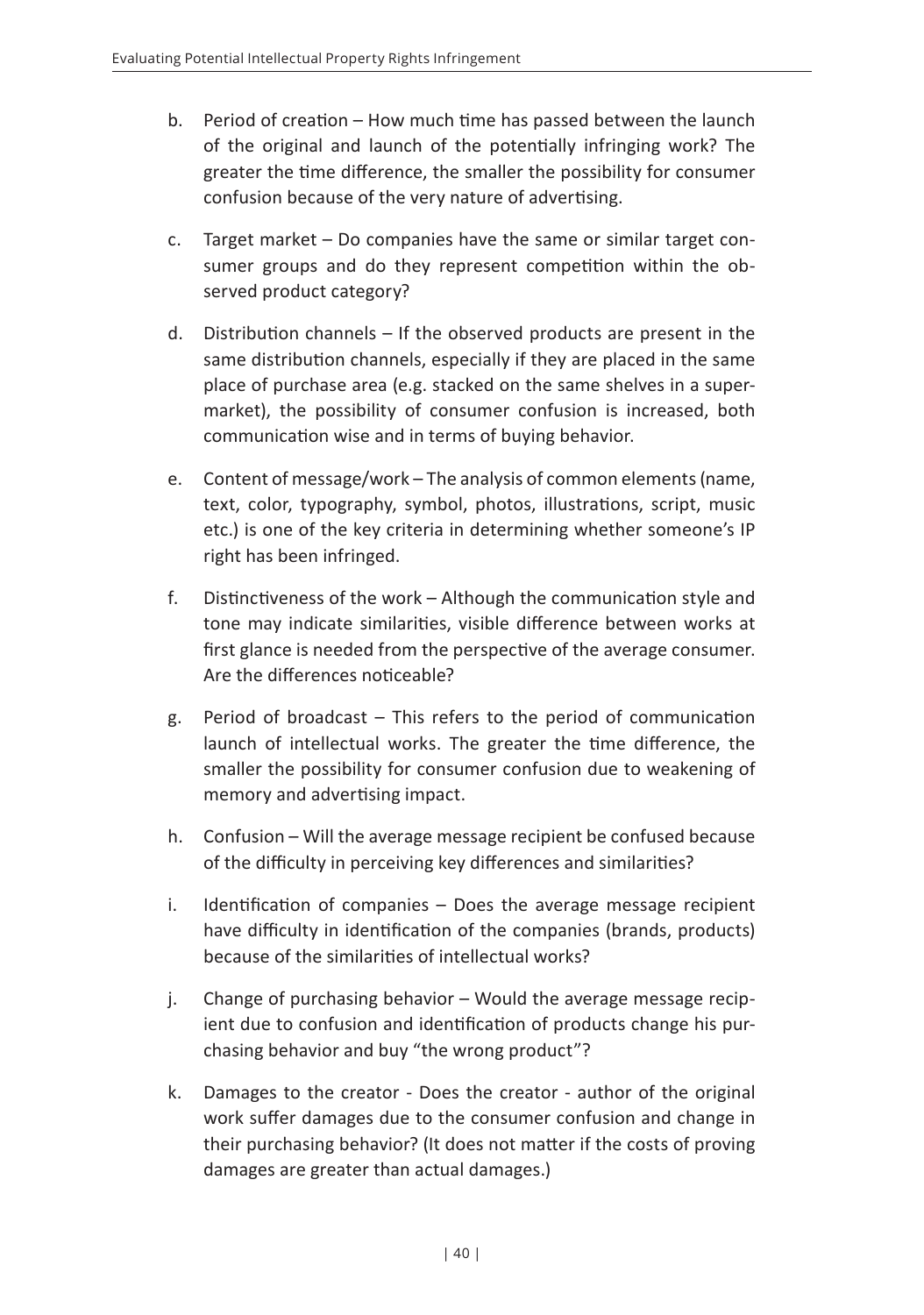Apart from these case-specific criteria, one should also take into consideration the general nature of advertising – people do not consume media because of the advertising messages, they frequently avoid them. The impact of advertising on the average consumer, including the messages that potentially violate IPR, is often overrated.

We should always observe the above mentioned parameters from the perspective of an average consumer and, when possible, use proven market research techniques to test the perception of the similarities and complement the framework.

## PRACTICAL APPLICATION OF FRAMEWORK



**HZZO** 



**MHF** 

**Figure 1.** The new logo of HZZO and logo of MHF (downloaded from [6] and [7])

Figure 1 shows the new visual identity of Croatian Health Insurance Fund (HZZO) and the visual identity of UK's Mental Health Foundation (MHF). Applying the criteria laid down in the framework (a, e and f), we can conclude that both organizations operate in the field of human health, there is a high level of overall visual similarity of logos and one identical element (letter "H"), which suggests imitation and even plagiarism.

On the other hand (criteria c, h, i, j and k), the target market is different (geographically) and the HZZO logo is unlikely to cause consumer confusion, identification with MHF, change in purchasing behavior and damages to the creator. This is probably why neither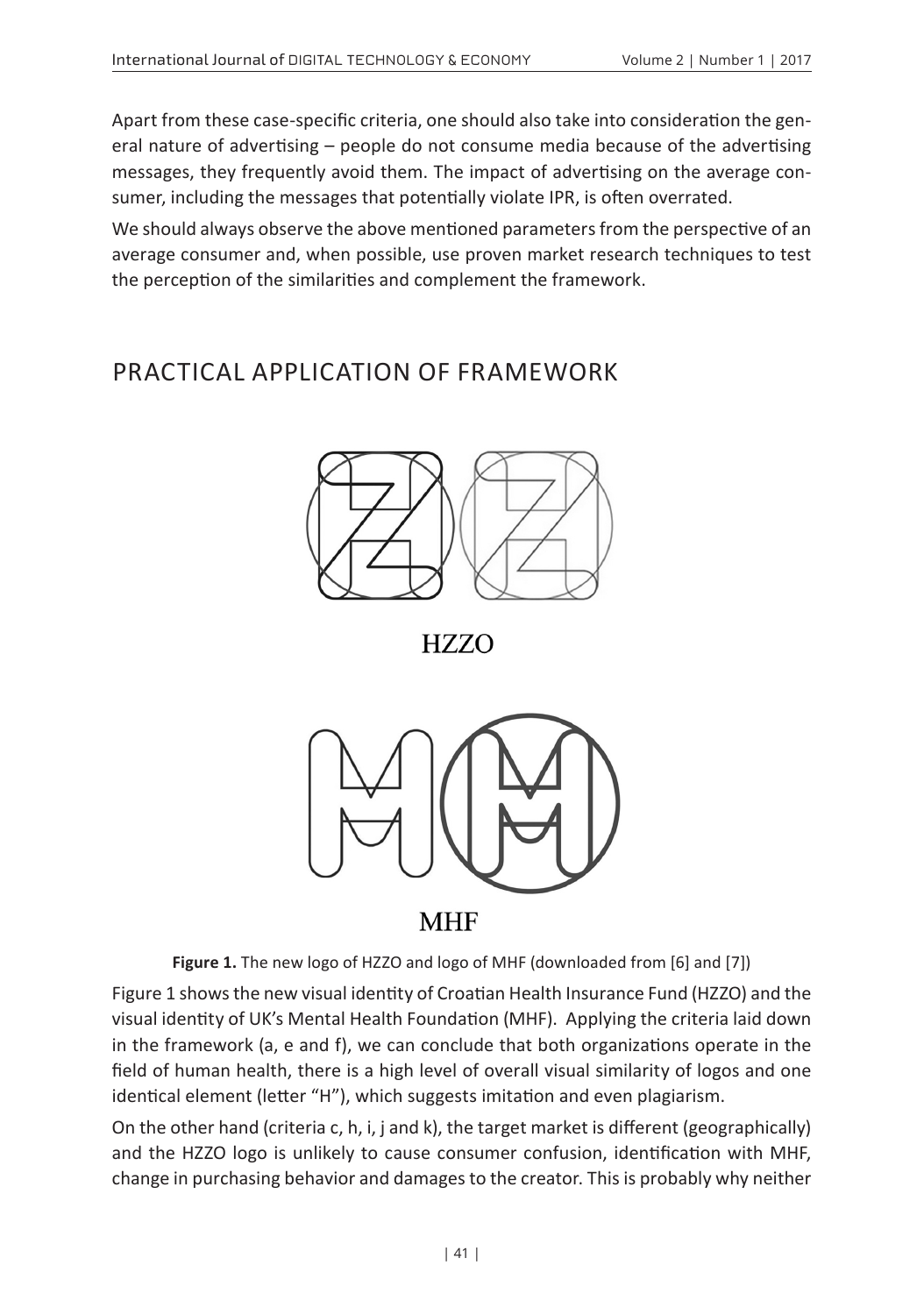MHF, nor the author of their logo have taken a legal action against HZZO and the author of the work.





**Figure 2:** Visual identity of Croatia by Boris Ljubičić & key visual of campaign by Innovo DDB (downloaded from [8])

The left side of Figure 2 shows visual identity of the Republic of Croatia developed by the designer Boris Ljubičić and the right side shows the visual identity of the campaign related to Croatia's accession to the European Union, developed by the advertising agency Innovo DDB.